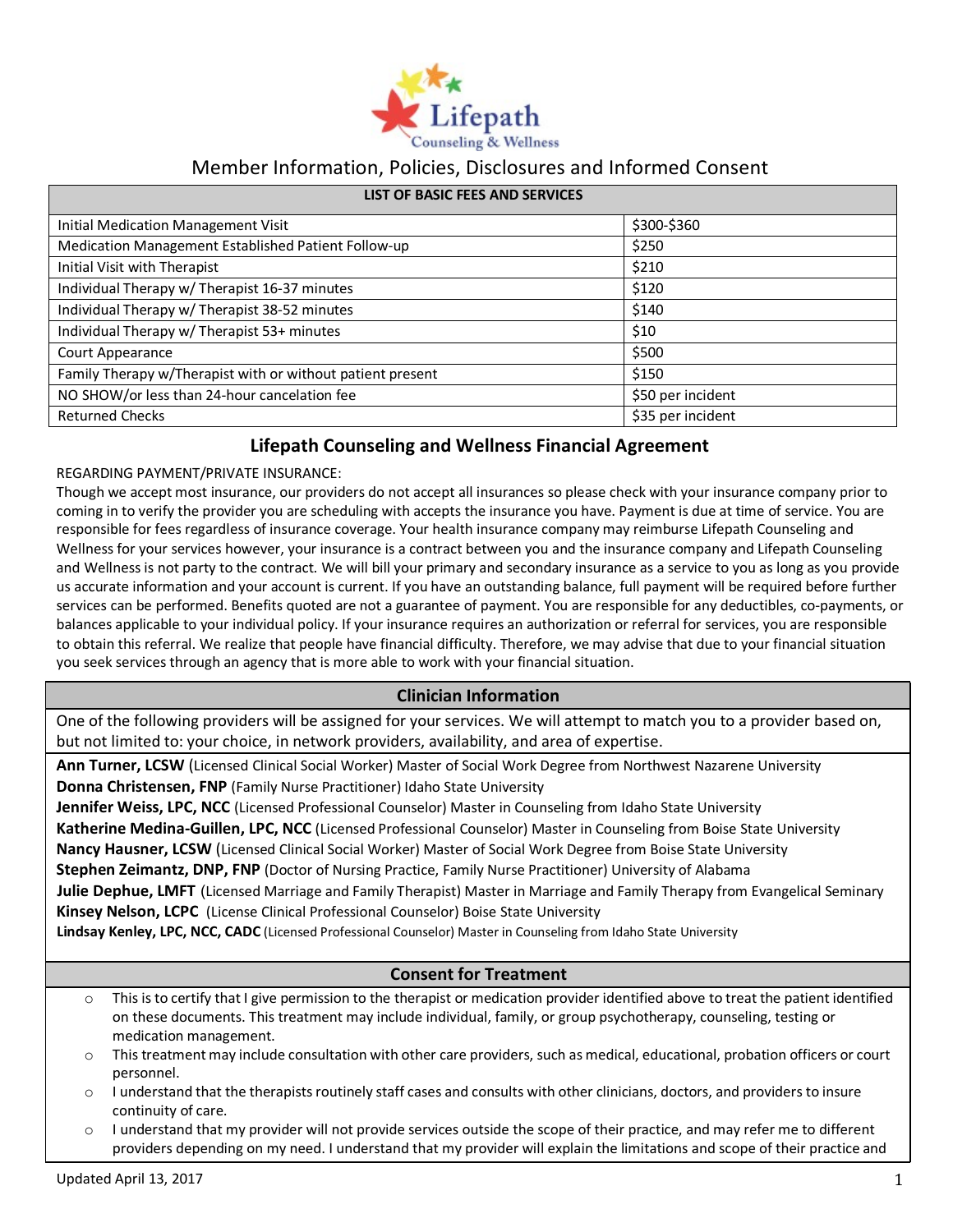### **Lifepath Counseling & Wellness Appointment Arrival Policy**

**ARRIVAL TIME:** Please arrive to your appointment at least 5 minutes prior to the scheduled time. All our services have a specific time that is reserved just for you, and early arrival allows for time to update paperwork or other necessary requirements. Likewise, if you are a new patient and you arrive at the scheduled appointment time and not early to complete your forms as instructed, you will be asked to reschedule.

LATE ARRIVAL POLICY: In order to sufficiently meet your mental health needs we strive to ensure all appointments begin and end on time so that the next client is not delayed. If you are an established client and you arrive more than 5 minutes late for a medication management appointment or more than 10 minutes late for your counseling appointment you will likely be asked to reschedule, unless the providers schedule can still accommodate you. Priority will be given to the clients who arrive on time and you may have to be worked in between them. This may mean you will have a considerable wait. If this is not convenient for you, you may choose to reschedule. One or two late clients cause the entire daily schedule to fall behind. This is an inconvenience to everyone. We strive to see clients as close to their appointment time as possible.

**CANCELLATION AND NO SHOW POLICY**: If you need to cancel or change your appointment, please do so as soon as possible. If cancellation does not occur at least 24-hours in advance or you no show for your appointment, you may be charged for that appointment. In the case of extenuating circumstances, the fee will then be negotiated between the client and therapist. The therapist must document the circumstances. **Broken appointments** represent a cost to us, to you, and to other patients who could have been seen in the time set aside for you. **In the event of any client who no-shows, their recurring or 'standing' appointment will be removed from the schedule unless the therapist wishes to keep a client on his/her calendar. A behavioral contract may be initiated at this time at the discretion of each therapist. If a client no-shows three times consecutively, they will need to wait until they have paid all associated fees and a minimum of 90 (ninety) days before they may schedule another appointment. PROVIDER LATE POLICY:** Our providers try their very best to be on time for each scheduled appointment. At times, due to a crisis or emergency situation out of their control, occasionally appointments may run over. Our policy is to have a wait time of less than 15 minutes. If this causes a schedule disruption, please see reception and we will happily get you scheduled in the next available appointment time. Thank you for your patience and understanding.

### **Office Policy**

#### **OFFICE HOURS**: Our office hours are currently Monday – Thursday 8:30 am to 5:00pm

**EMERGENCY SITUATIONS:** For after hour emergencies, please call 911 or go to your local emergency room. In case of emergency, In the event that the named EMERGENCY CONTACT individual can't be reached: I give my consent for the client to be treated medically in an emergency situation. I also allow LIFEPATH to release any information that may be necessary to aid in providing accurate and quality care in the event that I may not be reached.

**Returned Checks:** There will be a \$35 service charge for all returned checks.

**Balances not paid with the credit card on file***:* **Payment is due at time of services:** If your account balance cannot be paid in full within 60 days, your account will be referred to Chapman Financial Services. Once the account has been handed off, Lifepath Counseling and Wellness will no longer handle any of the account payment details. Chapman Financial Services at (800) 594-9866 will handle all inquiries.

**Provider Emergency Coverage:** In case of an emergency, if your specific provider is unable to see you for more than 48 hours, Lifepath Counseling and Wellness will provide a "covering provider" whom will be able to respond to your emergency needs, either by telephone or with a face-to-face session. The provider will be given very basic potential clinical emergency information so that he/she may appropriately and sensitively assist you in the absence of your provider. Upon your providers return, the "covering provider" will inform your provider of any contacts (telephone or face-to-face session) and write a progress note for the contact that will be put into your clinical chart. Any fees which may be charged by the covering provider will also be discussed with you in advance of the scheduled coverage.

**UNATTENDED CHILDREN:** Please note that our office **does not allow and are not responsible** for unattended children in the lobby. **MEDICATION MANAGEMENT POLICY:**

**Lifepath Counseling and Wellness strictly adheres to the State of Idaho's regulations concerning controlled substances and will not be able to fill these early for any circumstance. Also, be aware that we regularly check the Board of Pharmacy, and will be notified if you seek controlled substances elsewhere.**

**PHONE CONSULTS**: **If you need to speak with the nurse, there may be a fee charged for this service. The fees are charged on the quarter hour and range from \$5.00 onto \$20.00 depending upon the length of time spent with the nurse.**

**MEDICATION REFILLS**: Please call your pharmacy for all refill requests. You will need the following information to give to them: your name, phone number, date of birth, date of last refill, name of your physician, name and dosage of medication and the date of your next appointment. Please take a moment to look at your current prescription bottle to ensure that you do not have a refill waiting at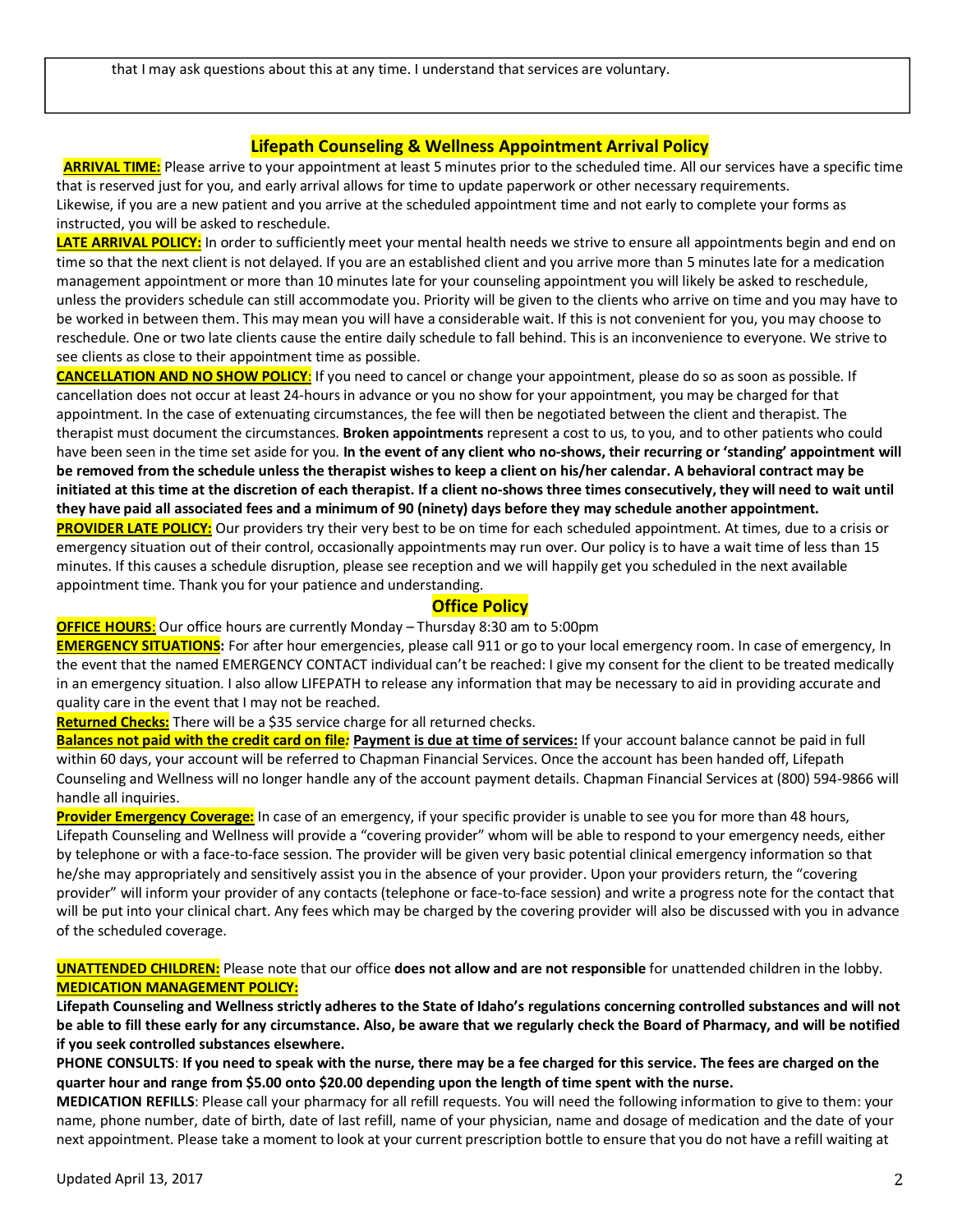your pharmacy. Please keep in mind that we require a 48-hour notice for all non-controlled substance medication refills and a 72 hour notice for all controlled substance medication refills.

**CRISIS/CALL TIMES:** We will make every effort to see or talk with each person as soon as possible. However, if you are in a crisis or it is a medical emergency please call 911, OR IF YOU ARE MEDICAID CALL OPTUM'S 24-HOUR CRISIS LINE AT 1-855-202-0973 or our crisis line at 208-780-3907

**INFECTIOUS DISEASE:** It is your responsibility to self-report infectious diseases immediately upon your knowledge to one of our staff members. This will be reported to the local health authorities.

**TRANSPORATION:** I give my permission for LIFEPATH, its owners, agents, and employees to transport my child or person of guardianship to activities and treatment sessions as deemed necessary by the program employees.

**MEDICATION AND FOOD ALLERGIES:** It is your responsibility to self-report any medication, food or other substance allergies immediately upon your knowledge to one of our staff members. We do offer medication Management. We monitor medication and medication recalls. If you have been notified of a recall on a medication we have prescribed to you, please surrender it to the prescribing doctor or PA/NP immediately.

**COURT TESTIMONY:** LIFEPATH employees will testify in court only in response to a subpoena from a judge. Such time is not reimbursable by Medicaid or other insurances and additional charges will accrue. Most CBRS specialists are not licensed professionals, and are unable to offer expert witness testimony. If they are called to testify in a custody dispute, child protection case, etc., they will describe what they have seen and heard (within the limits of the law), but will offer no opinions or interpretations. Most therapists are not qualified as "custody evaluators," and are ethically obligated to say as much if they are called upon to testify. Our therapists are not qualified as "custody evaluators".

### **REASONS FOR TERMINATION OF CLINICIAN-PATIENT RELATIONSHIP**:

- 1. If you feel you are not compatible with your clinician, arrangements can be made for you to be seen by another provider.
- 2. If you are not complying with your clinician orders, he/she may request to discontinue treatment.
- 3. If you are not meeting financial obligations, your clinician may discontinue treatment.
- 4. If you are disruptive or inappropriate towards the staff, care may be terminated.
- 5. Dishonesty and/or deceitfulness may require termination of treatment.

### **Informed Disclosure and Consent**

#### **The Purpose of Therapy:**

- Provide an environment that is supportive and safe in which you can explore areas of individual and familyconcern.
- Assists you in the process of making life decisions by exploring different options.
- Assists you to more effectively handle areas of concern in your life.

#### **Possible Therapy Goals**:

- To gain an understanding of the patterns that may be disturbing to you and others.
- To gain understanding of positive life patterns that support desired outcomes.
- To learn new information about the significant components of personal and family relationships including styles of communication, conflict resolution, and responsibility.
- To gain insight into effective methods of establishing a wellness-orientated lifestyle.
- Provide an environment that is supportive and safe in which you can explore areas of individual and familyconcern.
- Assists you in the process of making life decisions by exploring different options.
- Assists you to more effectively handle areas of concern in your life.

#### **Client Rights:**

- If you pay for a service or health care item out of pocket in full, you can ask us not to share that information for the purpose of payment or our operations with your health insurer. We will say "yes" unless a law requires us to share that information.
- To receive appropriate services and be treated with respect.
- You can ask for a list (accounting) of the times we've shared your health information for six years prior to the date you ask, who we shared it with, and why. We will include all the disclosures except for those about treatment, payment, and health care operations, and certain other disclosures (such as any you asked us to make). We'll provide one accounting a year for free but will charge a reasonable, cost-based fee if you ask for another one within 12 months.
- To know how decisions are made so that you can participate in the process.
- A full explanation of services offered (i.e., therapy modalities, purposes, goals, techniques, procedures, limitations, potential risks/benefits). You have the right to choose your provider and the type of services in which you would like to participate. You have the right to refuse services.
- To be served in an environment that promotes independence, self-sufficiency and productivity.
- To make an informed decision regarding your consent for outpatient mental health services.
- You have the right to revoke your informed consent at any time to indicate a desire to discontinue treatment.
- To choose whether or not you desire Enhanced Outpatient Mental Health Services.
- The following are several mental health services providers who provide comparable services: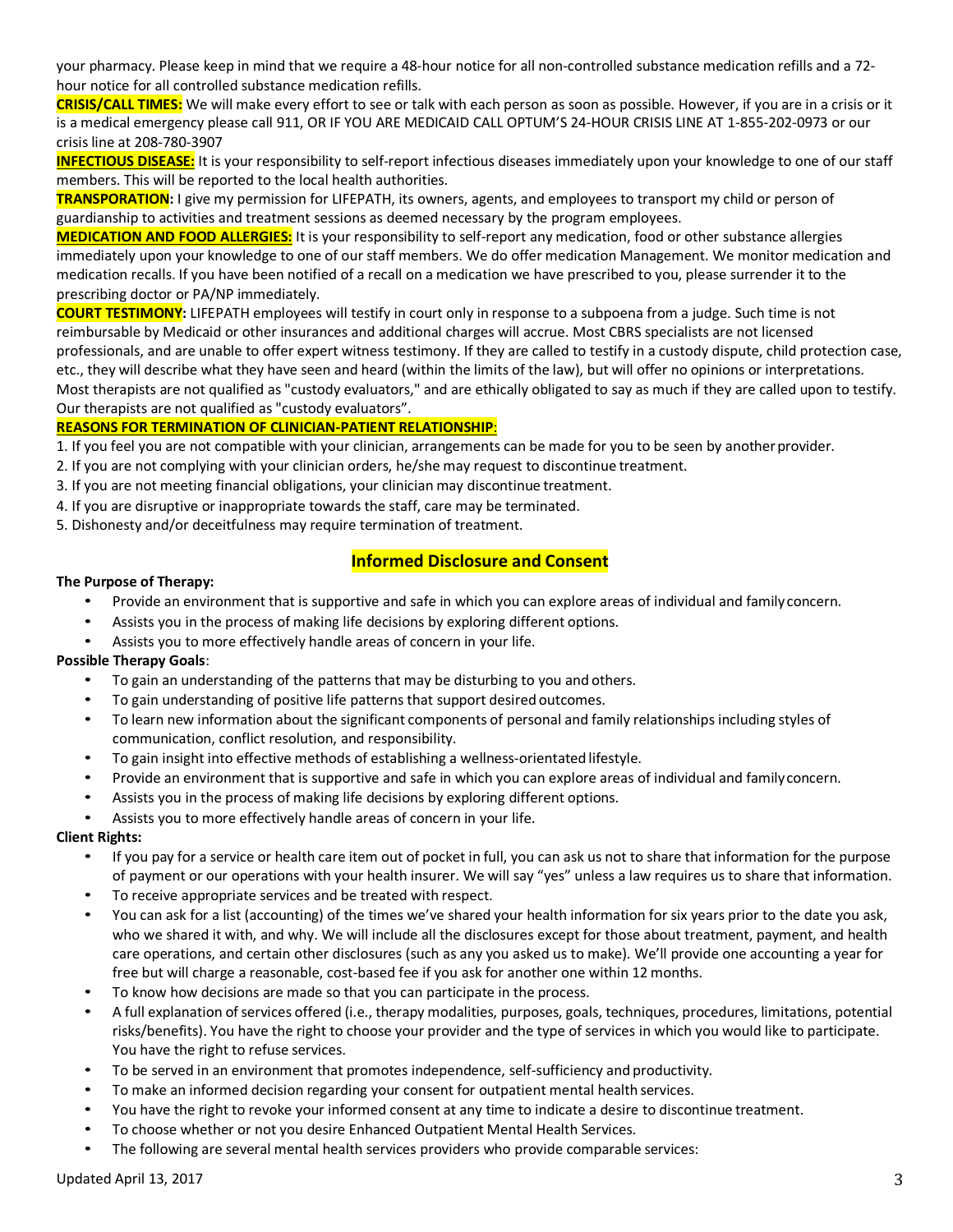### • Tidwell Social Work Services(208-853-5095) Sage Health Care (208-323-1125) Mountain States Group (208-336-5533) **Client Responsibilities:**

- To set and keep appointments, or cancel as soon as possible if you are unable to attend appointments.
- Assist in planning your service goals.
- Follow through with agreed upon goals.
- Report any changes in circumstance (i.e., financial, residential, marital, and number in household).
- Provide verification of information required.

#### **Counseling Process:**

During the process of counseling, with the use of Play Therapy, Family Therapy, Cognitive Behavioral Therapy, and Solution-Focused Therapy, we will explore possibilities for change to discover what is best for you and your family. As therapists, we will be approaching these sessions objectively, keeping your interests and concerns as top priority. We will search together for resolutions to concerns in your life whether they are past or present issues. We will attempt to find what is most helpful in each session to assist you in dealing with any issues that arise. After recognizing these issues we will set realistic goals of how you would like to see things at the end of counseling. These will be goals toward which we will work collaboratively.

There will be times when many emotions are expressed, some stronger than others. We will try to create the safest environment possible in order to assist in the expression of these feelings. You and your family should always feel free to leave counseling at any time without fear of judgment from our organization. If the decision to leave is made, we will be glad to provide you with referrals. Remember that although we do our best, desired outcomes are not always achieved.

#### **Possible Side Effects of Counseling:**

The idea of counseling is that it is supposed to help you feel better. However, there may be times during the process when you might actually feel worse, and you may question whether or not therapy is effective. Most often, this experience is temporary and usually marks an opportunity for overall improvement and progress toward your goal. If you encounter this experience and you have any questions or concerns, please feel free to contact your counselor.

### **Counseling Session:**

A counseling session is normally 45 to 60 minutes in length. These sessions are usually scheduled once a week depending on your need. The average individual will come for three to six months. Services may be tailored to specifically meet your needs in regard to time, dates, frequencies, objective, goals, and exit criteria. Counseling sessions will be scheduled on a week-to-week basis. If you are in crisis or have an emergency, you should contact your local police or emergency services by calling 911.

#### **Professional Standards:**

Therapists are required to adhere to the code of ethics of their professional association (i.e., National Association of Social Workers, American Counseling Association). The licensure of any individual under the laws of Idaho does not imply or constitute an endorsement of that therapist, nor guarantee the effectiveness of treatment.

You may at any time throughout your treatment, seek a second opinion. It is the responsibility of the client to choose the provider and the client may terminate treatment at any time.

#### **Minors:**

If you are thirteen years of age and younger, please be aware that the law may provide your parents the right to examine your treatment records. We will provide them only with general information about the clinical work done together, unless they request further information or there is a high risk of self-destructive behaviors, indicators of serious harm toward yourself or someone else. In this case, the therapist will notify them of their concern. The Therapist will also provide them with a summary of your treatment when it is complete. Before giving them any information, the therapist will discuss the matter with you, if possible, and do their best to handle any objections you may have with what they prepared to discuss.

#### **Professional Records:**

The laws and standards of this profession require that treatment records be kept. Clients are entitled to receive a copy of their treatment plan and clinical diagnostic assessment. Therapist's notes will not be released, but instead a summary of this information can be prepared for review or records requests. Because these are professional records, they can be misinterpreted and/or upsetting to untrained readers and can cause undue harm. If you wish to see your records, we recommend that you review them in the presence of the therapist so that the contents can be discussed. Clients will be charged an appropriate fee for any professional time spent in responding to information requests.

#### **Cultural Considerations:**

It is the policy of Lifepath Counseling & Wellness to provide services to clients that are respectful of non-dominant languages and cultures. The following actions will ensure that all services adhere to this policy:

- Actively recruit professional staffs that are multilingual and multicultural.
- Advertise our services to diverse populations.
- Ensure that paperwork and forms necessary for service delivery are available either through interpretation or written translation to diverse populations.

#### **Confidentiality: (Please refer to our Privacy Policy for more detailed information)**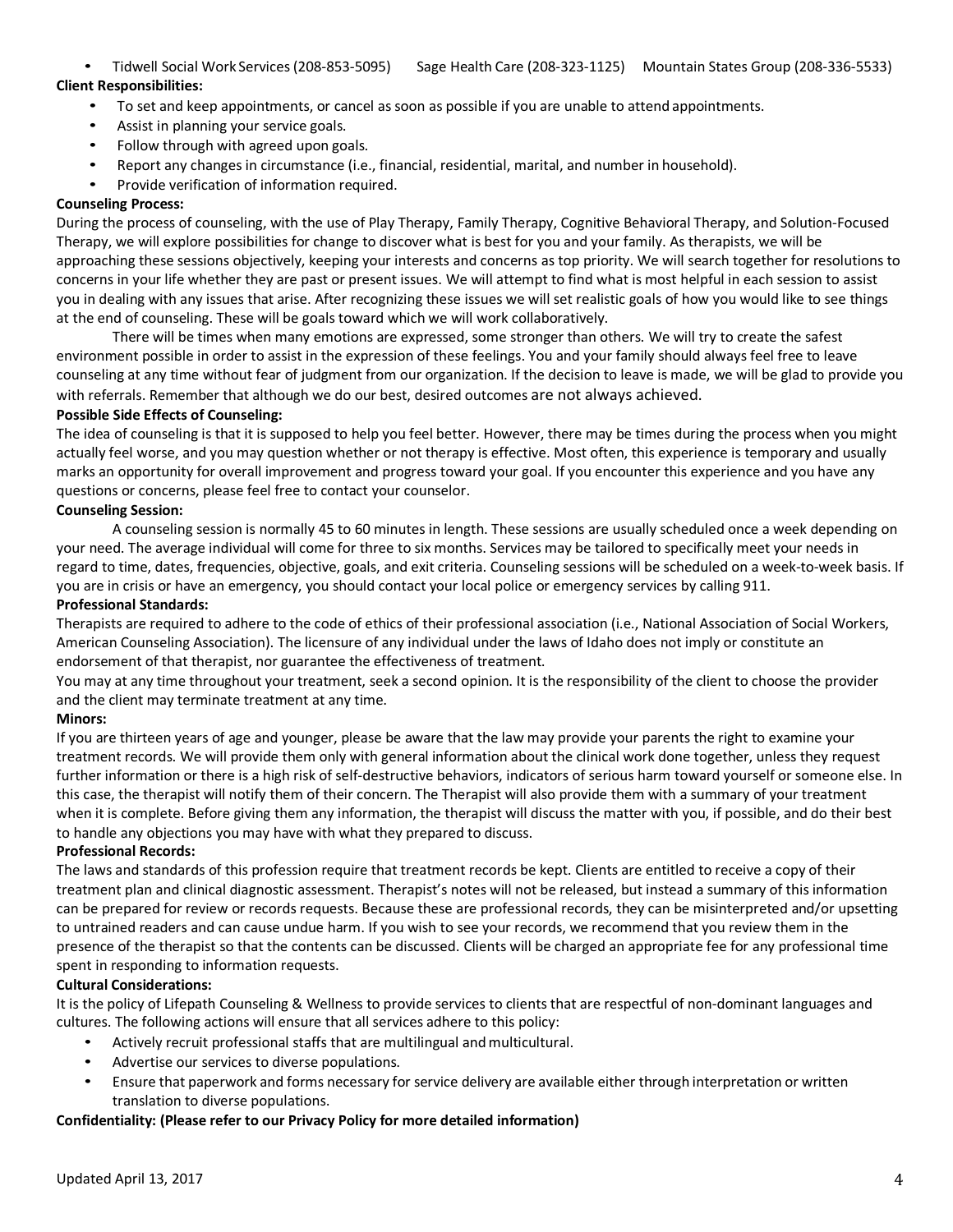# **Privacy Policy**

Lifepath Counseling & Wellness is committed to providing the highest quality professional services while maintaining the security of your personal health information. You may have a copy of this policy by requesting it at any time. Please read the following information carefully so that you may understand Lifepath Counseling & Wellness's policies about the protection and use of your protected consumer health information.

### **You have the following rights regarding your mental health and medical information, provided that you make a written request to invoke the right.**

- 1. Right to request restriction: you may request limitations on how we use or disclose your mental health and medical information. We are not required to agree to any restrictions you request, but any restrictions that are agreed to by us in writing are binding.
- 2. Right to confidential communications: You can ask us to contact you in a specific way (for example, home or office phone) or to send mail to a different address. We will say "yes" to all reasonable requests.
- 3. Confidentiality (unless reporting is required by law or regulation). You can ask us **not** to use or share certain information about treatment, payment, or our operations. We are not required to agree to your request, and we may say "no" if it would affect your care.
- 4. If you have given someone medical power of attorney or if someone is your legal guardian, that person can exercise your rights and make choices about your health information. We will make sure the person has this authority and can act for you before we take any action.
- 5. Right to inspect and copy: you have the right to inspect and to request (requests are to be in writing and specify the exact information sought) a copy of your information regarding decisions about your care; however, progress notes may not be inspected and/or copied. We may charge a \$15 fee for copying, mailing, and supplies. Requests will be processed within seven (30) business days. Under limited circumstances, your request may be denied. You may request review of the denial by another licensed health care professional chosen by Lifepath Counseling & Wellness (Records released to you may contain private information that if knowingly or unknowingly is released further may result in unforeseeableconsequences.)
- 6. Right to request an amendment: if you believe that the information we have about you is incorrect or incomplete, you may request an amendment in writing. LIFEPATH is not required to accept the amendment. We may say "no" to your request but we'll tell you why in writing within 60 days.
- Right to a copy of the agreement: you may request a paper or electronic copy of this agreement at any time.
- 8. Right to complain: if you believe your privacy rights have been violated, you may file a complaint with LIFEPATH or with the Idaho State Occupational Licensing board. You will not be penalized or retaliated against in any way for making a complaint. It is the policy of the agency that we will have a process for clients and family members of clients to register any complaints they might have about services or any other aspect of our program. We will create an open atmosphere in our clinic that will respect and welcome suggestions for change and complaints. Please request a grievance form from the receptionist if needed. You can also complain, you can file a complaint with the U.S. Department of Health and Human Services Office for Civil Rights by sending a letter to 200 Independence Avenue, S.W., Washington, D.C. 20201, calling 1-877-696-6775, or visiting www.hhs.gov/ocr/privacy/hipaa/complaints/. We will not retaliate against you for filing a complaint.
- 9. Lifepath Counseling & Wellness operates on a 'need to know' basis only. This means that only those who need access to your private information for treatment and billing purposes will access your information and they will only access what they need for their specific purpose.

### **Confidentiality and Limitations**

**The law protects the privacy of all communications between a client and a mental health therapist. In most situations, we can only release information about your treatment to others if you sign a written Release of Information form. There are other situations that require only that you provide written, advanced consent. Confidentiality contains the following:**

- 1. Your therapist may be required to consult other health and mental health professionals either because of your insurance, or to ensure compliance with the Board of Occupational Licenses about their work with you. During a consultation, every effort is made to avoid revealing the identity of the client. Other professionals are also legally bound to keep the information confidential. If you do not object, you will not be informed about these consultations unless your therapist feels that it is important to your work together.
- 2. You should be aware that we may need to share protected information with supervisors and staff for both clinical and administrative purposes, such as scheduling, billing, and quality assurance. All of the mental health professionals are bound by the same rules of confidentiality. All staff members have been trained about protecting your privacy and have agreed not to release any information outside of the practice without the permission of a professional staffmember.